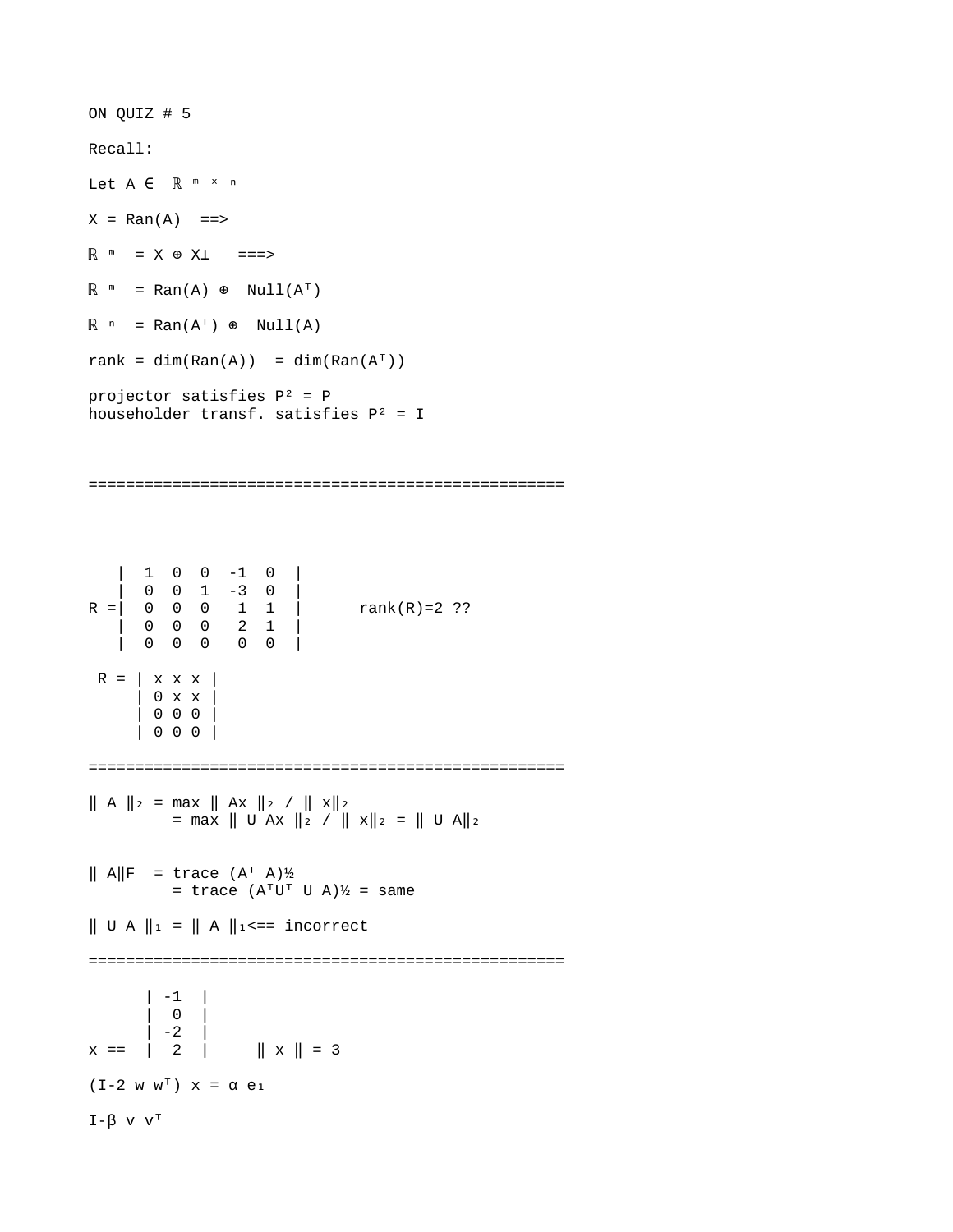$\alpha = || x || ==$  $v = \overline{x} - \overline{\alpha} e_1 = [-4, 0, -2, 2]^{T} == > w = ...$  $\alpha = - || x || = =$  $v = x - \alpha e_1 = [2, 0, -2, 2]$ <sup>T</sup> = > w = .. (c) take  $w = x/||x|| ==$  $(I - WW^T)X = X - (X/\|X\|) X^T X / \|X\| = 0$ ===================================================  $V W^{\perp}$  (I-WW<sup>T</sup>) || || || || || || || || || || || ————0—————— x  $W^T$  y = projection of y onto x ===================================================  $A = U \Sigma V^{T}$  <=== U mxm, V nxn  $\Sigma$  mxn [same as A]  $|\Sigma_1 \oplus | \Sigma_1 \text{ is } r \times r$  $\Sigma = \begin{bmatrix} 0 & 0 \end{bmatrix}$  $U = [U_1, U_2]$   $V = [V_1, V_2]$  $A = U_1 \Sigma_1 V_1^T$  <== thin SVD  $=$   $\sigma_1$  U<sub>1</sub> V<sub>1</sub><sup>T</sup> + ···  $\sigma_r$  U<sub>r</sub> V<sub>r</sub><sup>T</sup> Pseudo-inverse:  $A^+$  = V<sub>1</sub>  $\Sigma_1$ <sup>-1</sup> U<sub>1</sub><sup>T</sup> same shape as  $A^T$  $=$   $(1/\sigma_1)$  V<sub>1</sub> U<sub>1</sub><sup>T</sup> + ···  $(1/\sigma_r)$  V<sub>r</sub> U<sub>r</sub><sup>T</sup> row dimension of  $A^+ = ?$  n col. dimension of  $A^+ = ?$  m =================================================== If A is nxn and invertible then  $A^+$  = inverse of A  $[A = U \Sigma V^{\dagger}$  where  $r = n$  == U, V,  $\Sigma$  are invertible] =================================================== General solution of LS problem.  $A = U \Sigma V^{T}$  not necessarily full rank